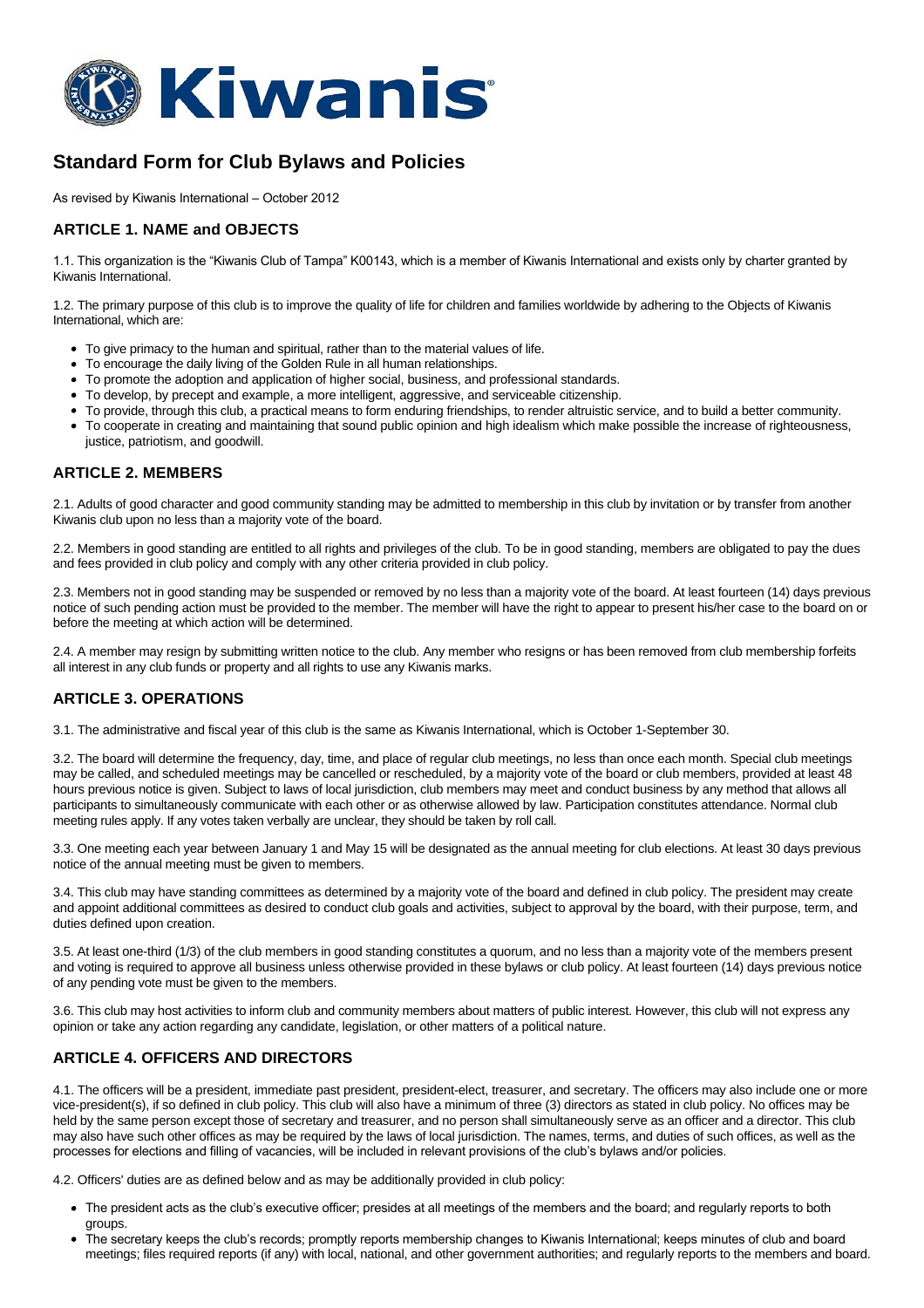- The treasurer handles and accounts for all club funds on authority of the board; maintains club financial records; and regularly reports to the members and board.
- The president-elect, immediate past president, and vice president (if any), have duties as usually pertain to the office or as may be assigned by the president or board.
- 4.3. Directors have such duties as usually pertain to the office or as may be assigned by the president or board.

# **ARTICLE 5. ELECTIONS AND VACANCIES**

5.1. Each officer and director (and nominees for same) must be a member in good standing with this club. Any qualified, consenting member may be nominated either in advance or from the floor, according to club policy.

5.2. The immediate past president is the most recent president willing and able to serve. The secretary may be either appointed or elected, as provided in club policy. All other officers and directors, including the secretary unless he/she is appointed, will be elected at the club's annual meeting by a majority vote, following a process provided in club policy.

5.3. The president, immediate past president, president-elect, treasurer, secretary, and vice president(s), (if any) will serve one-year or two-year terms as provided in club policy, beginning October 1 of each year. Directors may serve up to three-year terms, as provided in club policy, with each term beginning October 1 after election.

5.4. Vacancies will be filled as follows:

- President: by the president-elect, immediate past president, or vice president (if any), as provided in club policy.
- Immediate past president: by the most recent president willing and able to serve.
- For all other officers and directors, new elections will be held within 60 days, provided at least fourteen (14) days previous notice of the meeting and nomination(s) is given to the members. However, if the secretary is appointed, the president will appoint someone to fill the vacancy, subject to approval by the board.

### **ARTICLE 6. BOARD OF DIRECTORS**

6.1. The club board of directors (referred to in these bylaws as "board") consists of the president, immediate past president, president-elect, treasurer, secretary, vice president(s), (if any), and all directors, and such other positions as may be required by the laws of local jurisdiction.

6.2. The board has the following responsibilities:

- Provide general management of the club not otherwise delegated to the membership in these bylaws or club policy.
- Assure the club complies with applicable governmental rules and regulations.
- Determine the good-standing status of members in accordance with club policy.
- Perform other duties as provided in these bylaws and club policy.

6.3. A majority of the members of the entire board constitutes a quorum, and a majority vote of the board members present and voting is required for all business unless otherwise provided in these bylaws or club policy.

6.4. The board will meet regularly at a designated place and time that it determines. The board may hold special meetings at the call of the president or a majority vote of the board, provided at least forty-eight (48) hours previous notice is given to board members of the date, time, place, and topic(s). Subject to laws of local jurisdiction, the board may meet and conduct business by any method that allows all participants to simultaneously communicate with each other or as otherwise allowed by law. Participation constitutes attendance. Normal board meeting rules apply. If any votes taken verbally are unclear, they should be taken by roll call.

6.5. The board may take no action in conflict with an action of the membership. Other than disciplinary measures, an action of the board may be rescinded or amended by two-thirds (2/3) vote of the club members present and voting, provided at least fourteen (14) days previous notice is given to the members.

# **ARTICLE 7. DISCIPLINE**

7.1."Conduct unbecoming a member of the Kiwanis family" is defined in Kiwanis International Policy as any conduct that:

- $\bullet$  is incompatible with the best interests of the public or of members of the Kiwanis family; or
- tends to harm the standing of Kiwanis in the local or global community.

#### 7.2

- a. If a written allegation of 'conduct unbecoming a member of the Kiwanis family' is made against a member of a Kiwanis club, the club president shall immediately request from Kiwanis International a copy of the detailed procedures to be followed by clubs and shall appoint a special investigator to investigate the matter (or, if the club president is accused, the immediate past president shall act).
- b. The Board shall consider the investigation report and determine whether to hold a hearing on the matter. The President shall notify the accused member of the investigation results and whether the Board intends to pursue the allegation(s). If a hearing is held, the board shall then meet and report its decision, whether the member did or did not engage in "conduct unbecoming" and, based on that decision, the appropriate disciplinary action, if any, as follows: informal counseling, a verbal reprimand, written reprimand, suspension from office or club membership, or removal from office or club membership. The determination of the discipline should be based on the seriousness of the unbecoming conduct. All disciplinary actions shall be documented in club records.
- c. If either the accused member or the investigator believes that some part of the investigation or determination process was faulty, either party has the right to appeal the board's decision(s) to the club membership. The appeal shall be heard at a special meeting of the club members in good standing. The decision of the club membership to uphold, reverse or change the board's decisions(s) shall be final.
- d. If, at any point during the 'conduct unbecoming' process, possible criminal wrongdoing is discovered, the matter shall be reported to the proper authorities.
- e. All materials, facts, and information related to the investigation, determination, and appeal (if any) shall be kept confidential at all times by any parties or persons involved in any part of the process.
- f. The club shall retain all official records on the matter (allegation report, investigation report, hearing record, board report, and appeal record if any) as long as required by local law, and shall send a copy to the Executive Director of Kiwanis International, to be retained in a confidential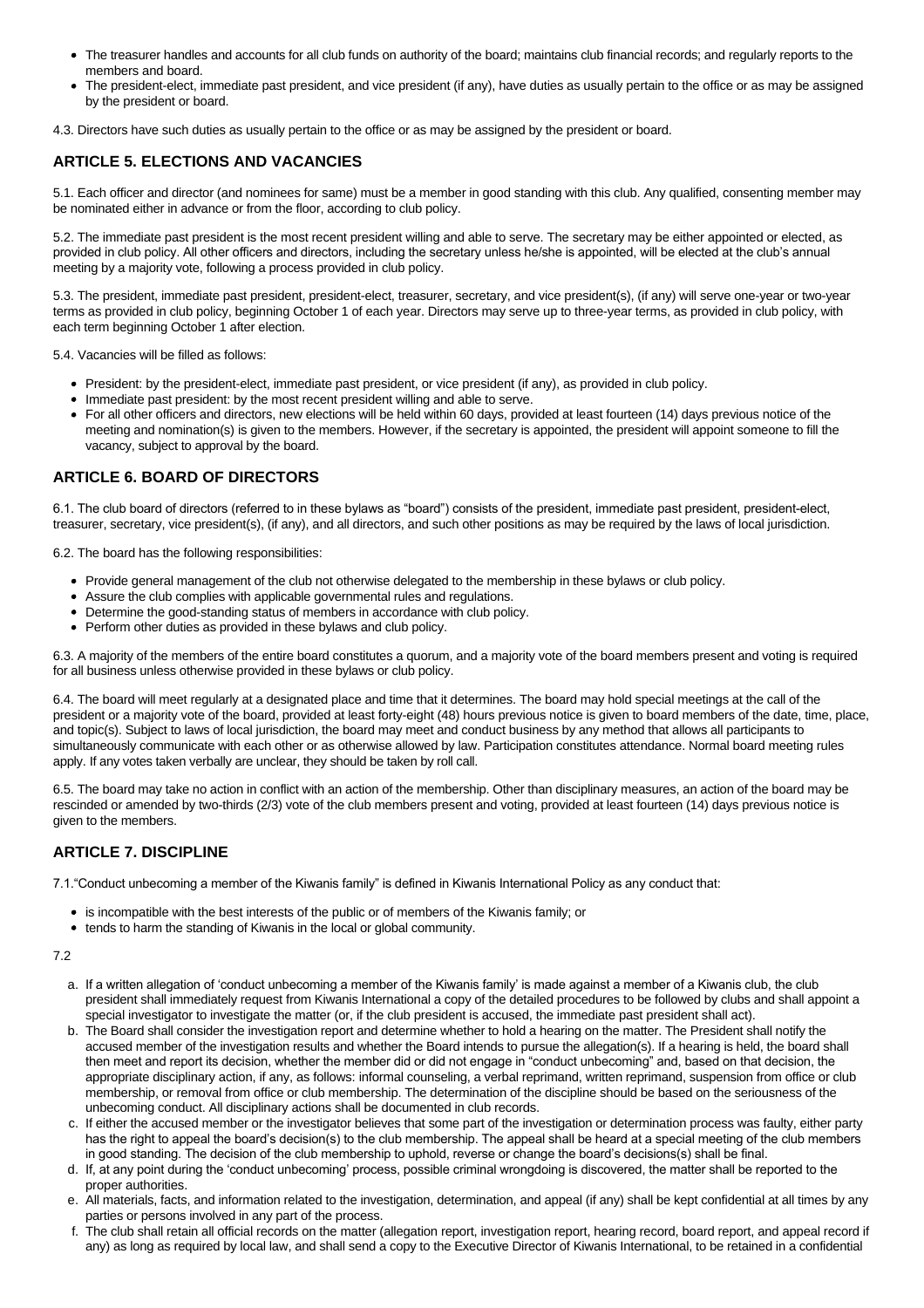7.3. A club shall discipline any member whose conduct is determined by the club to be 'conduct unbecoming a member of the Kiwanis family,' or else the club shall be considered out of compliance with acceptable standards of Kiwanis International and may have its charter suspended or revoked as provided in the Kiwanis International Bylaws.

7.4. If an officer or director is alleged by the president or a majority vote of the board to be failing to perform his/her duties, the board will investigate the allegation and determine the matter at a special meeting in executive session held within forty-five (45) days after the investigation is complete or as soon as reasonably possible. Written notice of the allegation, investigation, and meeting must be given to the accused member at least thirty (30) days prior to the hearing. The accused member will be permitted to attend the hearing and present a defense. If the allegation(s) is sustained by no less than a two-third (2/3) vote of the entire board, the position will be declared vacant.

# **ARTICLE 8. FUNDS and ACCOUNTING**

8.1. Monies received for club service activities, regardless of source, may be used only for service activities. Separate accounting records must be maintained for service funds and administrative funds.

8.2. By October 15, the board will adopt separate budgets of estimated income and expenses for the administrative and service funds of the club.

8.3. The club's financial records will be examined annually by either (a) a qualified accounting firm; or (b) a standing financial review committee, as provided in club policy. The club's accounting records will be available for inspection by the accounting firm or the committee and, upon request, by the president or board. A written report of the annual financial examination shall be submitted to the board.

8.4. The board determines the official depository/ies of club funds and designates the person(s) authorized to pay club charges.

8.5. Club membership dues, fees, and other assessments, as provided in club policy, must be approved by two-thirds (2/3) vote of the members present and voting, provided at least fourteen (14) days previous notice of the vote and proposed amount is given to the members.

8.6. The club board will provide for the prompt payment of all dues, fees, and other obligations to Kiwanis International and to its district and federation (if any).

8.7. If this club ceases operations for any reason, the club board will provide for proper distribution of club funds or other assets, in accordance with applicable law. Funds or assets not otherwise designated will be transmitted to the Kiwanis International Foundation or the district foundation.

# **ARTICLE 9. AUTHORITIES**

9.1. This club's bylaws and policies will comply with all applicable laws in its local jurisdiction.

9.2. For authority on all matters not covered by these bylaws, the following documents will apply, in this order of priority:

- First-Kiwanis International bylaws;
- Second—Kiwanis International policies and procedures;
- Third—Federation bylaws (if any)
- Fourth--District bylaws (if any)
- Fifth—Robert's Rules of Order Newly Revised (latest edition)

# **ARTICLE 10. BYLAWS and POLICIES**

10.1. This club will incorporate or register as required by law with the proper government authority(ies) within one (1) year from its charter date and maintain such incorporation or registration.

10.2. These bylaws will only be amended to comply with the Standard Form for Club Bylaws, as approved now or in the future by Kiwanis International. Amendments may be adopted by two-thirds (2/3) vote of the club members present and voting, provided at least fourteen (14) days previous notice is given to the members. These club bylaws and any amendments thereto are not effective unless approved by Kiwanis International.

10.3. If any provision of these bylaws is determined to be invalid, all other provisions still remain in effect.

10.4. The club membership shall consider and adopt the mandatory club policies required by Kiwanis International, which complete provisions stated in the bylaws. Adoption shall be by two-thirds (2/3) vote of the club members present and voting, provided at least fourteen (14) days previous notice is given to the club members.

10.5. The club board may adopt other club policies that are not in contravention of the applicable laws, club bylaws, Kiwanis International bylaws, and district and federation bylaws (if any), by at least a majority vote of the club board members present and voting, provided at least fourteen (14) days previous notice is given to the board members. Note: Optional Policy L has special requirements for adoption.

# **CLUB POLICIES**

"Kiwanis Club of Tampa" K00143

# **Mandatory Club Policies**

As stated in the club bylaws (Sec. 10.4): "The club membership shall consider and adopt the mandatory club policies required by Kiwanis International, which complete provisions stated in the bylaws. Adoption shall be by two-thirds (2/3) vote of the club members present and voting, provided at least fourteen (14) days previous notice is given to the club members."

file.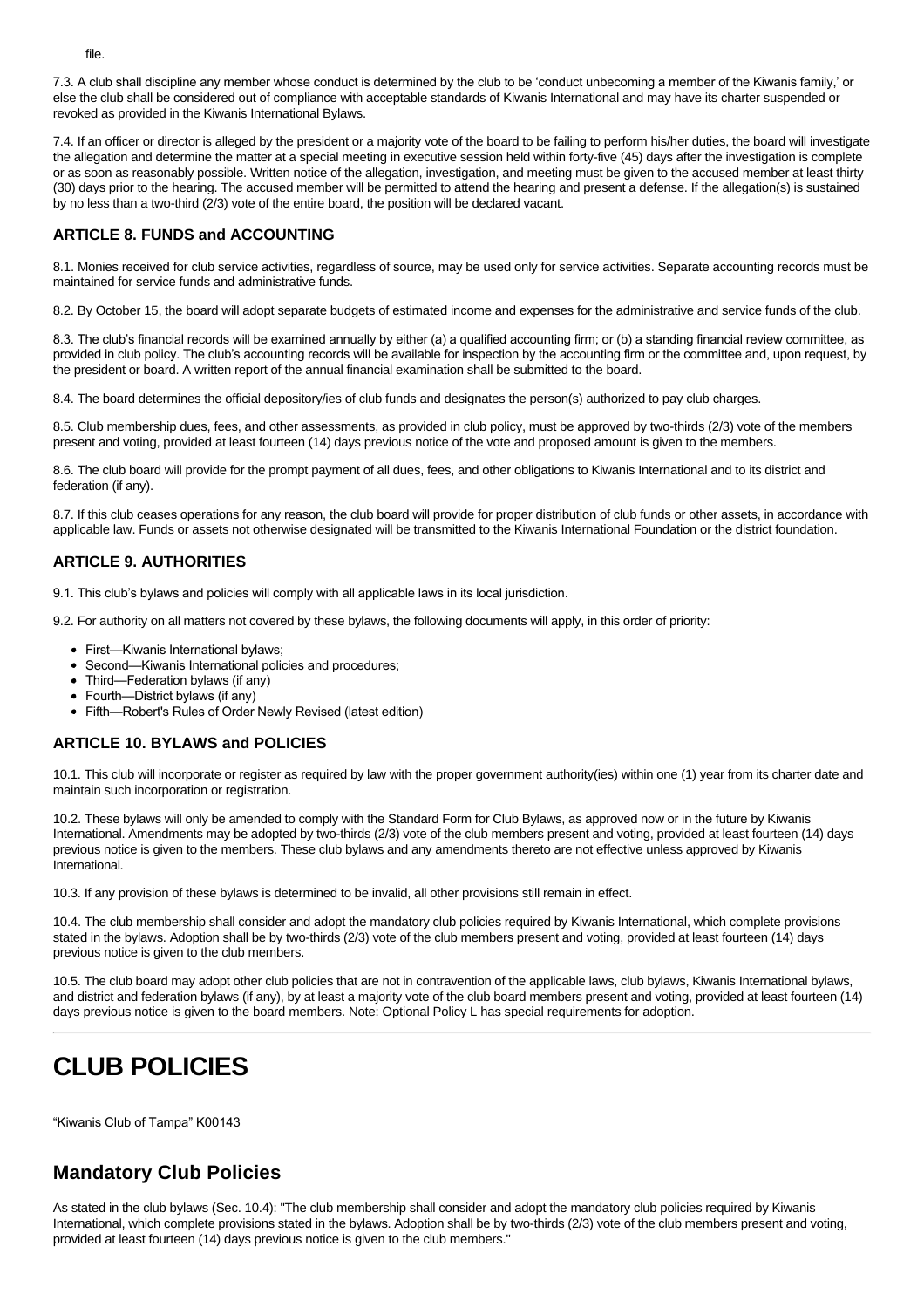Policies A-F must be considered, completed, and adopted by the club and submitted to Kiwanis International for approval with the club's bylaws.

# **A. CLUBS DUES AND FEES**

*Notes: Use this policy to state the current amount of dues and other fees(if any) for your club. (a) The dues and new member enrollment fee amounts should include the current Kiwanis International dues and fees, district dues and fees (and federation dues and fees, if any). (b) If new members are alumni of Service Leadership Programs, clubs should not charge them for Kiwanis International dues for two years after joining the club. (See Bylaws Section 8.5 regarding how club dues and fees are set.*

Members will pay the following financial obligations to the club:

#### **Currency**

USD

- 1. Annual dues amount: **1000**
- 2. New member enrollment fee amount:: **106**
- 3. Other amount(s), if any:

Item: **Other Dues/Fees** Amount: **0**

#### **B. MEMBERS IN GOOD STANDING**

A member is not considered in good standing with the club if he/she:

- 1. Is more than **12** months or **USD 1000** (amount) in arrears on dues or fees owed by that member.
- 2. Optional: Other requirement(s) **none**

### **C. OFFICERS AND DIRECTORS**

- 1. This club has: **1** offices of vice-president.
- 2. This club has: **8** directors
- 3. A vacancy in the office of president shall be filled by: **immediate past president**

#### **D. OFFICERS AND DIRECTORS TERMS**

Officers and directors terms are as follows:

- 1. President, president-elect, immediate past president: **1 year**
- 2. Secretary: **1 year**
	- Note: If appointed by the president, the secretary should have the same length of term as the president.
- 3. Treasurer: **1 year**
- 4. Vice-president(s) (if any): **1 year**
- 5. All directors: **2 years**

*Note: If either 2- or 3-year terms are chosen, the directors will be elected so that only one-half or one-third of the terms are elected each year.*

# **E. OFFICERS AND DIRECTORS ELECTION PROCESS**

The election process for this club is as follows:

- 1. The club secretary will be: **appointed by the president and approved by the board**
- *If the club secretary is not elected, he/she will be appointed within one (1) week after elections are held.*
- *Note: If the secretary and treasurer position are combined, the position should be elected, not appointed.*
- 2. Volunteers will be appointed to prepare the ballot, count the votes, and certify the results.
- 3. Nominations may be made in advance or from the floor during the annual meeting, with the consent of those nominated.
- 4. Cumulative voting is not allowed.
	- Absentee ballots **are not** allowed. Proxy ballots are **are not** allowed.
	-
- 5. Ballots are only necessary when there are more nominees for an office than offices to be filled. If any ballot does not reflect a majority vote for one nominee, the nominee receiving the fewest votes will be dropped and a new vote taken for the remaining nominees; the same process will be followed until one nominee receives a majority of the votes. If there are more nominees for directors than offices to be filled, those receiving the highest number of votes will be declared elected without additional voting.
- 6. Electronic balloting is permitted for club elections. Secure website balloting is recommended to ensure privacy and accuracy. Use the KiwanisOne Club Management System or consult Kiwanis International for guidelines.
- 7. The club secretary will certify the election results to Kiwanis International (and to the district and federation, if any).
- 8. Incoming officers and directors are referred to as "-designate" (examples: president-elect-designate, secretary-designate, etc).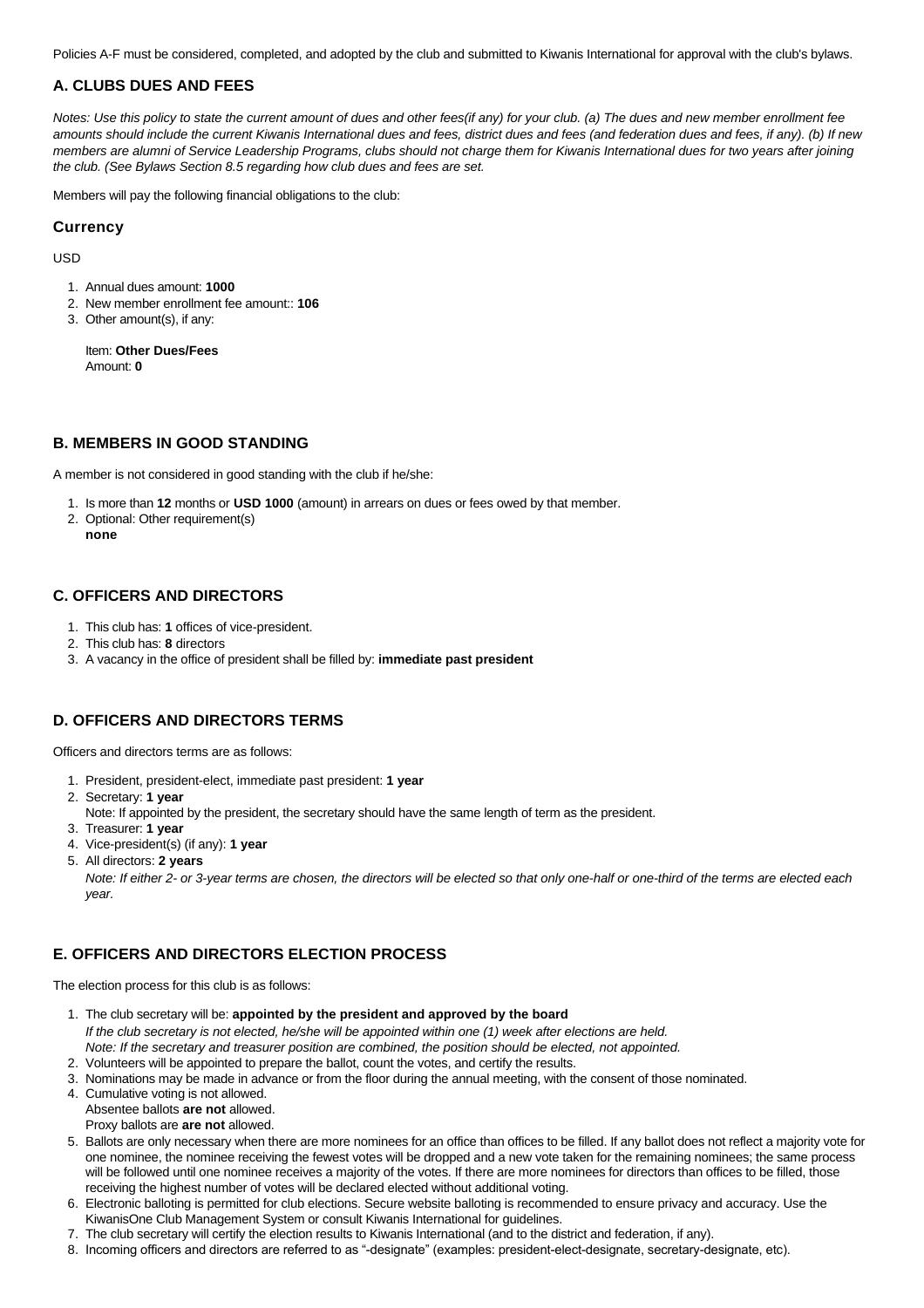9. Additional requirements (if any) used by this club are:

**In the event, after his election and prior to October first, of disability or inability of an Officer-designate, except the Secretary, Treasurer or of a Director-designate, to serve for the term for which he was elected, the vacancy shall be filled by the club at a regular meeting. Upon one (1) week's notice of nomination or nominations by the Board of Directorsdesignate. In case of a vacancy in the office of Secretary or Treasurer for the following year, the vacancy shall be filled by the Board of Directorsdesignate.**

**In the case of a vacancy in the office of President, the Immediate Past President shall assume the office. If, for any reason, the Immediate Past President can not fulfill the duties ot the President, the President-Elect shall assume the office. In the case of a vacancy in the office of President-Elect, Vice President, or Director, the vacancy shall be filled by the club at a regular meeting, upon one (1) week's notice of nomination or nominations by the Board of Directors. In the case of a vacancy in the office of the Secretary or Treasurer the vacancy shall be filled by the Board of Directors.**

#### **F. ANNUAL FINANCIAL REVIEW**

To perform its annual financial examination as stated in Bylaws section 8.3, this club:Has a standing financial review committee composed of two or more qualified\*\* club members, excluding any board members.

Selection of the members will be determined by vote of the **club board**

Committee members' terms shall be for one year each, October 1 – September 30. It is recommended that no person serve more than three (3) consecutive terms.

*Note: An annual examination of financial records should include, but not be limited to, bank reconciliations, income, disbursements, budgets, balance sheets and income and expense statements for both the administrative and service accounts, budgets, and any other financial records or reports of the club.*

\*\*Qualified club members are those in good standing with the club who have financial or accounting experience.

# **Optional Club Policies**

As stated in the club bylaws (Sec. 10.5): "The club board may adopt other club policies that are not in contravention of the applicable laws, club bylaws, Kiwanis International bylaws, and district and federation bylaws (if any), by at least a majority vote of the club board members present and voting, provided at least fourteen (14) days previous notice is given to the board members."

The policies listed below are for consideration by the club because they may assist in club operations. However, they are not mandatory and may or may not be adopted, at the club's discretion. Optional policies do not require approval by Kiwanis International.

#### **G. OPTIONAL POLICY: CLUB MEETING INFORMATION**

*Note: Per Bylaws section 3.2, each club is required to meet no less than once per month. The club board determines the frequency, day, time, and place of regular club meetings. The club may use this policy to list club meeting information. However, this is not a reporting mechanism; if your club's meeting information changes, please report it separately to Kiwanis International.*

- 1. This club meets: **weekly**
- as follows: (Examples: "Every Monday at 11:30 am"; or "1st and 3rd Wednesday at 7:30am.") **Every Wednesday at 12:15pm, excluding major holidays**
- 2. Club satellite meeting (if any):
	- **Every first Tuesday of the month at 6:00pm**

# **H. OPTIONAL POLICY: ADDITIONAL DUTIES (if any) OF OFFICERS and DIRECTORS**

Officer's and directors' duties, other than those defined in the club bylaws, are as follows:

- 1. President:**The President, when he is President-designate, shall attend the training conference for club Presidents-designate. The President shall be the executive officer of his club and shall preside over all meetings of the club and the Board of Directors. The President shall be present the views of the club to the district and perform a like function for the district in relation to the club. The President shall promote the growth of Kiwanis in adjacent territory and shall cooperate with any sponsoring committee of his club. The President shall act as one of the delegates of the club to the district convention. The President shall perform such other duties as usually pertain to the office of President.**
- 2. President-elect:**The President-Elect in the absence of the President shall preside at all meetings of this club and of the Board of Directors. The President-Elect and the Vice President shall also perform such other duties as usually pertain to their offices or as may be assigned to each of them by the President or the Board of Directors. In the absence of the President and the President-Elect, the Vice President shall preside at all meetings of this club and of the Board of Directors.**
- 3. Immediate past president:**The Immediate Past President shall perform such duties as may be assigned to him from time to time by the President or the Board of Directors.**
- 4. Secretary:**The Secretary, when he is Secretary-designate, shall attend the training conference for club Secretaries-designate. The Secretary shall keep the records of membership, attendance, and membership fees and dues, and minutes of the meetings of this club, Board of Directors, and committees. The Secretary shall present all bills to the Board of Directors for approval. The**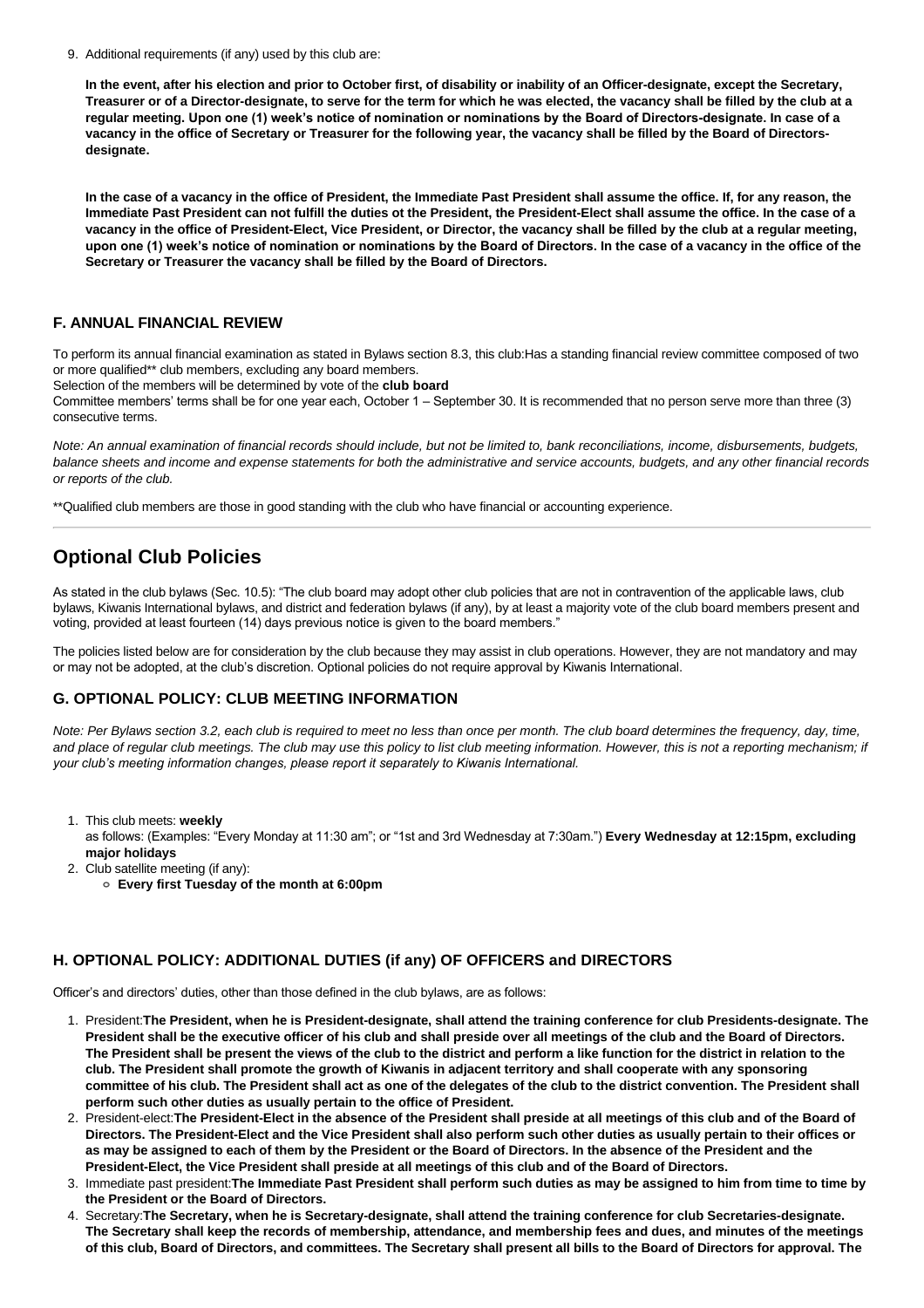**Secretary shall collect all funds due this club and shall promptly turn the same over to the Treasurer, taking the Treasurer's receipt therefore. The Secretary shall submit a report to the annual meeting of the club and at such other times as the President or the Board of Directors may require. He shall submit to the proper officials and committees or to the club, all communications received from Kiwanis International and the district. The Secretary shall submit all official reports required by the International and district organizations.**

- 5. Treasurer:**The Treasurer shall receive from the Secretary all funds paid to this club and shall deposit the same in the official depositories and shall disburse same on order of the Board of Directors. The Treasurer shall countersign all checks. The accounts and books shall at all times be open to the inspection of the President, the Board of Directors, and any authorized auditors. The Treasurer shall make a report at the annual meeting of the club and at such other times as the President of Board of Directors may require.**
- 6. Vice president (if any):**The Vice President shall also perform such other duties as usually pertain to their offices or as may be assigned to each of them by the President or the Board of Directors. In the absence of the President and the President-elect, the Vice President shall preside at all meetings of this club and of the Board of Directors.**
- 7. Directors:**The Board of Directors shall determine the policies and activities of the club, elect and discipline members, approve the budget, approve all bills, take counsel with committees, and have general management of the club. The Board of Directors shall meet regularly at least once each month and hold additional meetings at the call of the President or a majority of the Board of Directors. At the discretion of the Board, the committee chairman shall meet with the Board in joint session. The Board of Directors may appoint an Assistant Treasurer and/or and Assistant Secretary as deemed necessary for a given administrative year. During the administrative year for which appointed, any such officers appointed under the authority of this section shall be considered officers of the club and members of the Board of Directors. Such officer shall perform the duties as may be assigned to each of them from time to time by the Board of Directors.**

# **I. OPTIONAL POLICY: STANDING COMMITTEES (if any)**

This club has the following standing committees:

1. Committee Name:**Club Meeting**

Purpose:**The Committee on Club Meeting shall provide for the most effective club meeting possible for each week of the administrative year. Areas of responsibility involved include the club meeting program, music, house, reception, fellowship and inter-club relations, as well as other areas which the committee may deem pertinent.** Duties:**See Purpose.**

2. Committee Name:**Citizenship Services**

Purpose:**The Committee on Citizenship Services shall study, devise and suggest methods and means whereby this club can render effective community services. Areas of concern shall include supporting the elderly, agriculture, conservation, environment, pollution, public and business affairs, international relations, safety, as well as other areas in which the committee may deem pertinent.**

- Duties:**See Purpose.**
- 3. Committee Name:**Membership Growth & Development**

Purpose:**The Committee on Membership Growth and Education shall devise ways and means of maintaining and adequate membership of such standards as are provided in these bylaws. The committee shall consider all proposals for membership, and shall submit its recommendations to the Board of Directors. The committee shall also devise effective plans for the orientation and induction of new members and the utilization of all members. The committee shall also promote the concept of regular attendance at club meetings.**

- Duties:**See Purpose.**
- 4. Committee Name:**Support of Spiritual Aims**

Purpose:**The Committee on Support of Spiritual Aims shall cooperate on broad and non-denominational lines with religious leaders and groups in their communities to create a greater individual and public consciousness of the importance of religious and spiritual values.**

Duties:**See Purpose.**

5. Committee Name:**Sponsored Youth**

Purpose:**The Committee on Sponsored Youth shall devise ways and means to establish Key Clubs in high schools and/or Builders Clubs in junior high school and/or Circle K Clubs in the universities and colleges, within the territorial limits of this club, and shall encourage and promote the activities of all Key Clubs and/or Circle K Clubs and/or Builders Clubs sponsored by this club.**

Duties:**See Purpose.**

6. Committee Name:**Community Services**

Purpose:**The Committee on Community Services shall serve the community by assisting boys and girls with their postsecondary education needs through the providing of full or partial scholarships and grants.** Duties:**See Purpose.**

7. Committee Name:**Major Emphasis**

Purpose:**The Committee on Major Emphasis Programs shall study, devise and suggest methods and means to implement the current Major Emphasis Program(s) of Kiwanis International.** Duties:**See Purpose.**

8. Committee Name:**Youth Services**

Purpose:**The Committee on Youth Services shall study, devise and suggest methods and means to assist boys and girls to adjust themselves to their environment and become adapted to the social, economic, and moral demands which they may encounter, and shall develop ways and means of assisting in the guidance of youth in the selection of proper and suitable vocations, as well as other areas which the committee may deem pertinent.** Duties:**See Purpose.**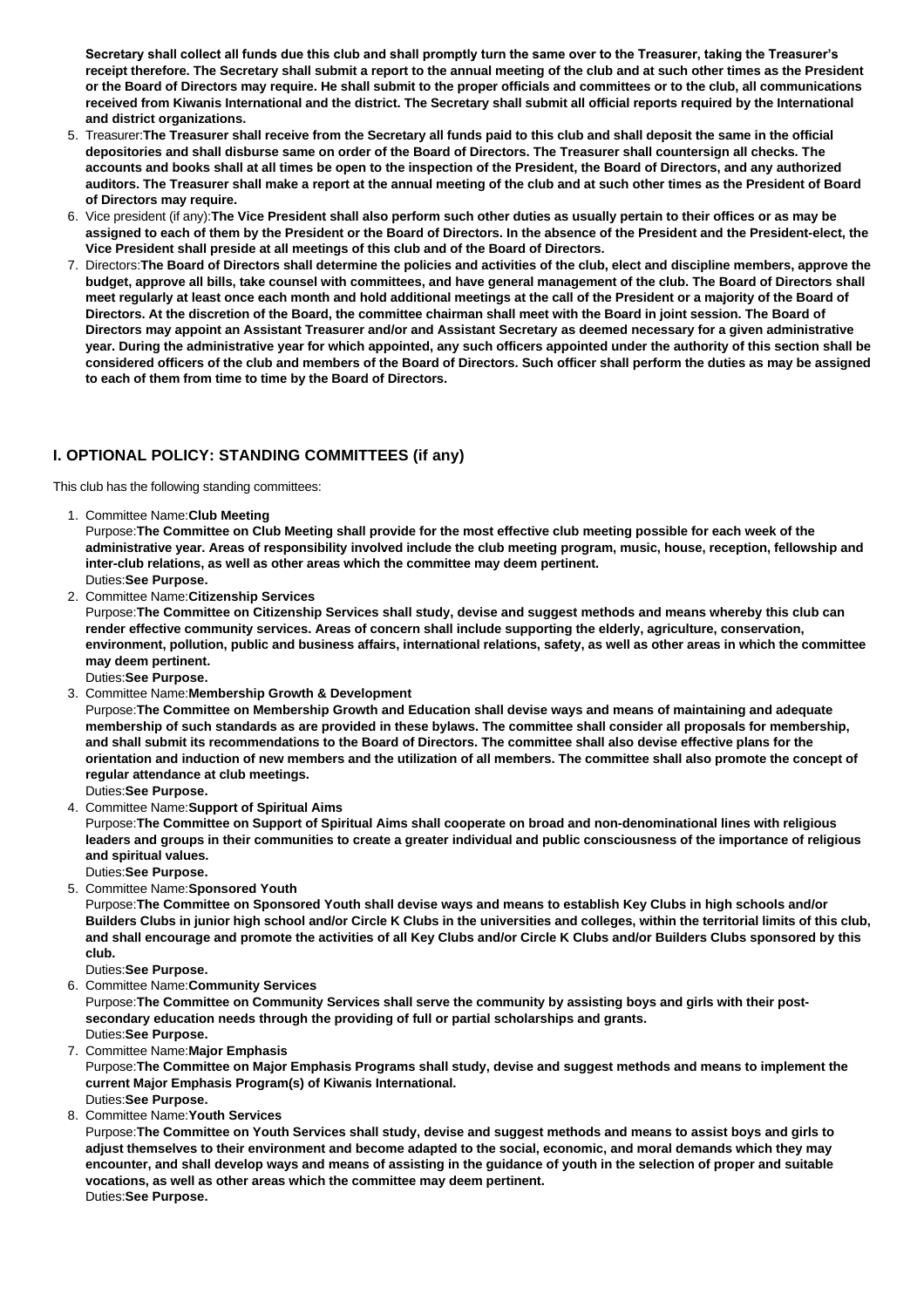# **J. OPTIONAL POLICY: OTHER CLUB POSITIONS (if any)**

**The club does not wish to use this policy.**

# **K. OPTIONAL POLICY: SPECIAL VOTE REQUIREMENTS (if any)**

**The club does not wish to use this policy.**

# **L. OPTIONAL POLICY: SPECIAL MEMBERSHIP TYPES (if any)**

*Note: Use this policy to state any special types of membership the club may establish. If the club has no special membership types, disregard this option.*

**Clubs are urged to use caution and give thorough advance consideration before adopting any special types of membership.** Adoption of special types of membership requires a three-fourths (3/4) vote of the club membership present and voting. Be aware that the only membership type recognized by Kiwanis International for dues, voting, or any other purposes is active (regular) membership and that full dues and fees must be paid by the club to Kiwanis International and the district (and federation, if any) for all members reported on the annual club roster, regardless of any discounts the club may grant for some membership types. All dues-paying members have the right of voting on club issues and holding club office or director positions, as provided in Section 2.2 of the club bylaws.

This club has the following special types of memberships with the stated criteria and benefits for each.

1. Special membership type (name):**Senior**

Special criteria:**Any active member of this club who shall have been an active member in good standing for one or more Kiwanis clubs of years, not less than ten (10) and who is unable to meet attendance requirements because of health, business, or other extenuating circumstances and who shall have met such other conditions as may be prescribed by these bylaws, may be elected a Senior member upon making a written application. A Senior member shall meet the standards of attendance and participation as set forth by the Board of Directors. A Senior member shall pay annual membership dues and shall be entitled to all privileges of this club. The Board of Directors shall have authority, for such reasons as seem adequate, to terminate any member's Senior membership, or to reinstate any such member as an active (Regular) member.** Special benefits:**See Criteria.**

2. Special membership type (name):**Family**

Special criteria:**The spouse or partner of an active member, excluding Corporate members, in good standing may be elected a Family member upon making a written application. A Family member shall meet the standards of attendance and participation as set forth by the Board of Directors. A Family member shall pay annual membership dues and shall be entitled to all privileges of this club. The Board of Directors shall have the authority, for such reasons as seem adequate, to terminate any member's Family membership, or to reinstate any such member as an active member.** Special benefits:**See Criteria.**

3. Special membership type (name):**Leave Of Absence (LOA)**

Special criteria:**Any active member of this club who shall have been an active member in good standing for one or more Kiwanis clubs of years and who is unable to meet attendance requirements because of health, business, or other extenuating circumstances and who shall have met such other conditions as may be prescribed by these bylaws, may be granted a Leave Of Absence status member upon making a written application and subsequent approval by the Board of Directors. A LOA member shall pay annual membership dues and shall be entitled to all privileges of this club. The Board of Directors shall have the authority, for such reasons as seem adequate, to terminate any member's LOA membership, or to reinstate any such member as an active member.**

Special benefits:**See Criteria.**

4. Special membership type (name):**Clergy**

Special criteria:**Any active member who shall join the Club as a duly recognized senior leader of a church, synagogue, mosque, etc. may be elected as a Clergy member upon making a written application. A Clergy member shall meet the standards of attendance and participation as set forth by the Board of Directors. A Clergy member shall pay annual membership dues and shall be entitled to all privileges of this club. The Board of Directors shall have the authority, for such reasons as seem adequate, to terminate any member's Clergy membership, or to reinstate any such member as an active member.** Special benefits:**See Criteria.**

5. Special membership type (name):**Former Service Leadership Programs (SLP)**

Special criteria:**Any active member who shall join the Club when they are a former member of a Service Leadership Program (Key Club or CKI) may be elected as a Former SLP member upon making a written application. A Former SLP member shall meet the standards of attendance and participation as set forth by the Board of Directors. A Former SLP member shall pay annual membership dues and shall be entitled to all privileges of this club. The Board of Directors shall have the authority, for such reasons as seem adequate, to terminate any member's Former SLP membership, or to reinstate any such member as an active member.**

Special benefits:**See Criteria.**

6. Special membership type (name):**Lifetime**

Special criteria:**Any active member of this club who shall have been an active member in good standing for one or more Kiwanis clubs of years, not less than ten (10) and who has been individually and specifically recognized by the Board of Directors for their superior and exemplary service to the Club and community may be elected by the Board of Directors as a Lifetime member. A Lifetime member shall meet the standards of attendance and participation as set forth by the Board of Directors. A Lifetime member shall pay annual membership dues and shall be entitled to all privileges of this club. The Board of Directors shall have the authority, for such reasons as seem adequate, to terminate any member's Lifetime membership, or to reinstate any such member as an active member.**

Special benefits:**See Criteria.**

7. Special membership type (name):**Honorary**

Special criteria:**Any person who has performed some distinguished public service and who is not an active, privileged, or senior member of this club, may be elected as an Honorary member of this club. An Honorary member shall pay neither membership fee or annual membership dues, and shall be entitled to all privileges of club, except those of voting and holding office.**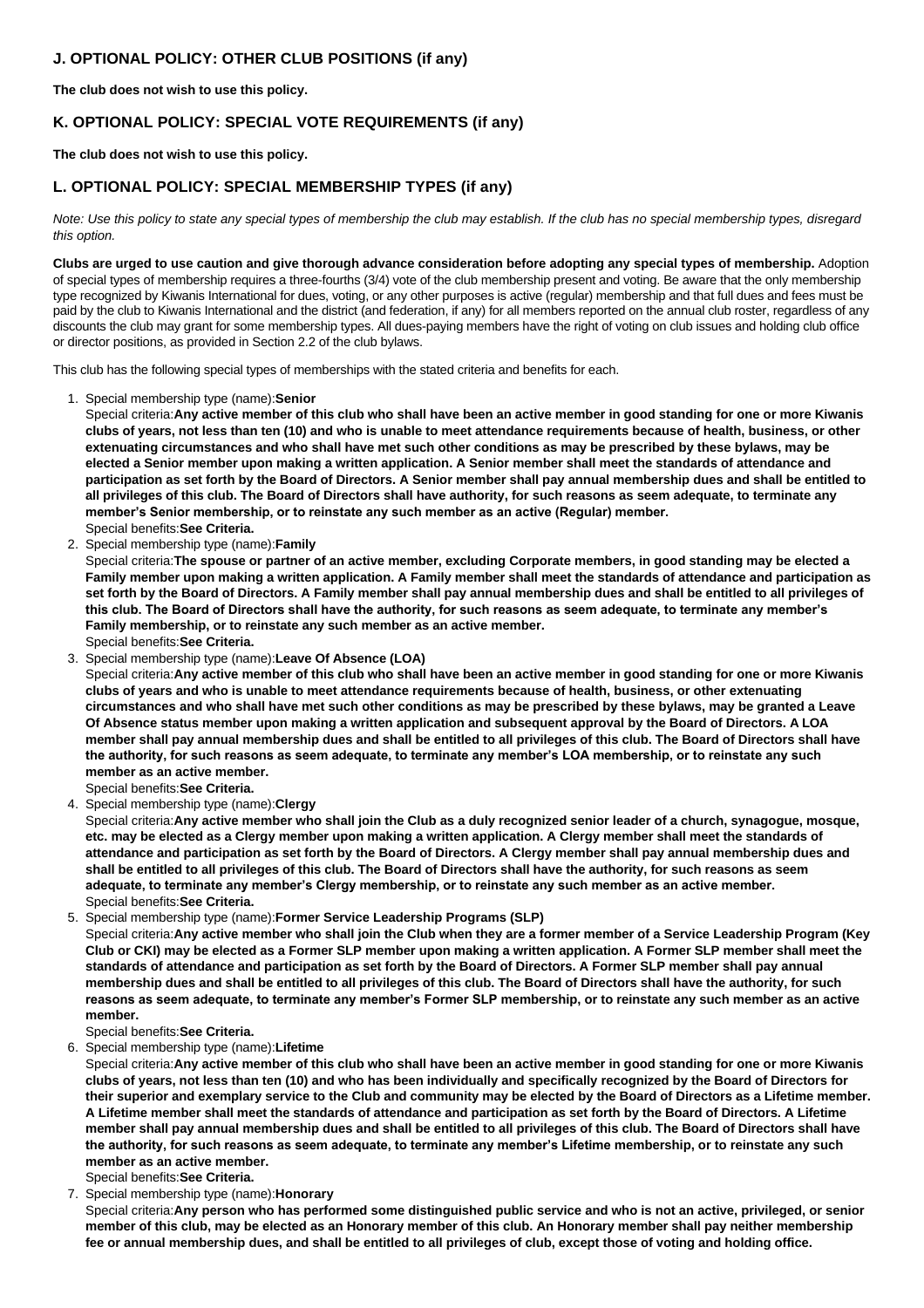Special benefits:**See Criteria.**

8. Special membership type (name):**Corporation & Corporate Member**

Special criteria:**Any Corporation, et al. who shall join the Club may be elected as a Corporation member upon making a written application. Each Corporation member includes up to two (2) employees or representatives of the Corporation who will be designated as Corporate Member status. Corporate Members are granted voting privileges for each of the members. A Corporate member shall meet the standards of attendance and participation as set forth by the Board of Directors. A Corporate member shall pay annual membership dues and shall be entitled to all privileges of this club. The Board of Directors shall have the authority, for such reasons as seem adequate, to terminate any member's Corporate membership, or to reinstate any such member as an active member.**

Special benefits:**See Criteria.**

#### 9. Special membership type (name):**General**

Special criteria:**Any active member of the club may be elected a General member upon making a written application. This membership type is available for a maximum of 10 years after which the member shall be moved to Regular membership status and pay annual membership dues corresponding to that status. A General member may not hold officer or board of director positions. If the member is voted into an officer or board of director position, they shall be moved to Regular membership status and pay annual membership dues corresponding to that status. A General member shall meet the standards of attendance and participation as set forth by the Board of Directors. A General member shall pay annual membership dues and shall be entitled to all privileges of this club. The Board of Directors shall have the authority, for such reasons as seem adequate, to terminate any member's General membership, or to reinstate any such member as an active member.** Special benefits:**See Criteria.**

#### **M. OPTIONAL POLICY**

# 1. POLICY TITLE:

**Public Activities**

#### Club Policy Description:

**Section 1. The club shall seek fair discussions at its meeting and in other ways, to keep its members informed on all questions of public importance and any proposed legislation affecting the community, state, or nation in which the club is located.**

**Section 2. This club shall have the right, and it shall be its duty, from time to time to give expression by proper means, to its attitude on such public questions and such proposed legislation, provided that no other Kiwanis club is affected by the same.**

**Section 3 When any other Kiwanis club is affected by such questions or such proposed legislation, this club may refer this with favorable or unfavorable recommendation to the Kiwanis district, if only a club or clubs within the district are affected, and to Kiwanis International, if a club or clubs outside the district are affected. After action in such matter by the district and Kiwanis International respectively, this club may give expression to its attitude, provided that such action is consistent with that of the district or Kiwanis International.**

**Section 4. No action on any public question or proposed legislation shall be taken by this club until the same shall first have been submitted to the Committee on Citizenship Services, and the recommendations of that committee have been received and considered bye the Board of Directors.**

**Section 5. This club shall not be used in any way for political purposes nor shall it, as a club, actively participate in the political candidacy of any person.**

2. POLICY TITLE: **Revenue**

#### Club Policy Description:

**Section 1. The membership fee shall be set by the Board of Directors from time to time as deemed appropriate, such fee being payable upon election to membership.**

**Section 2. The annual dues shall be set by the Board of Directors from time to time as deemed appropriate, such dues being payable quarterly plus the price of all meals of the member (whether or not in attendance) for all regular meetings of the club.** 3. POLICY TITLE:

**Offical Publication**

#### Club Policy Description:

**In conformity with the Constitution of Kiwanis International, the club hereby makes it a condition of membership that each of the active, privileged, senior, and honorary members shall become a bona fide paid subscriber to the official publication of Kiwanis International and shall continue as such as long as he/she remains a member. Such subscription shall be collected by this club from each member as part of his regular dues and the same shall be forwarded to the Secretary of Kiwanis International. This club shall act as the agent of its member subscribers to the official publication, and shall enter such subscriptions in its books in a special subscription account, and shall forward the subscription price of the official publication to the Secretary of Kiwanis International.**

4. POLICY TITLE:

**Criminal Background Checks**

#### Club Policy Description:

**In accordance with Kiwanis International Policies and Procedures and to ensure the highest standards of leadership, the Club requires a clear criminal history background check for all Officers, Directors, Administrators, and members working with youth**